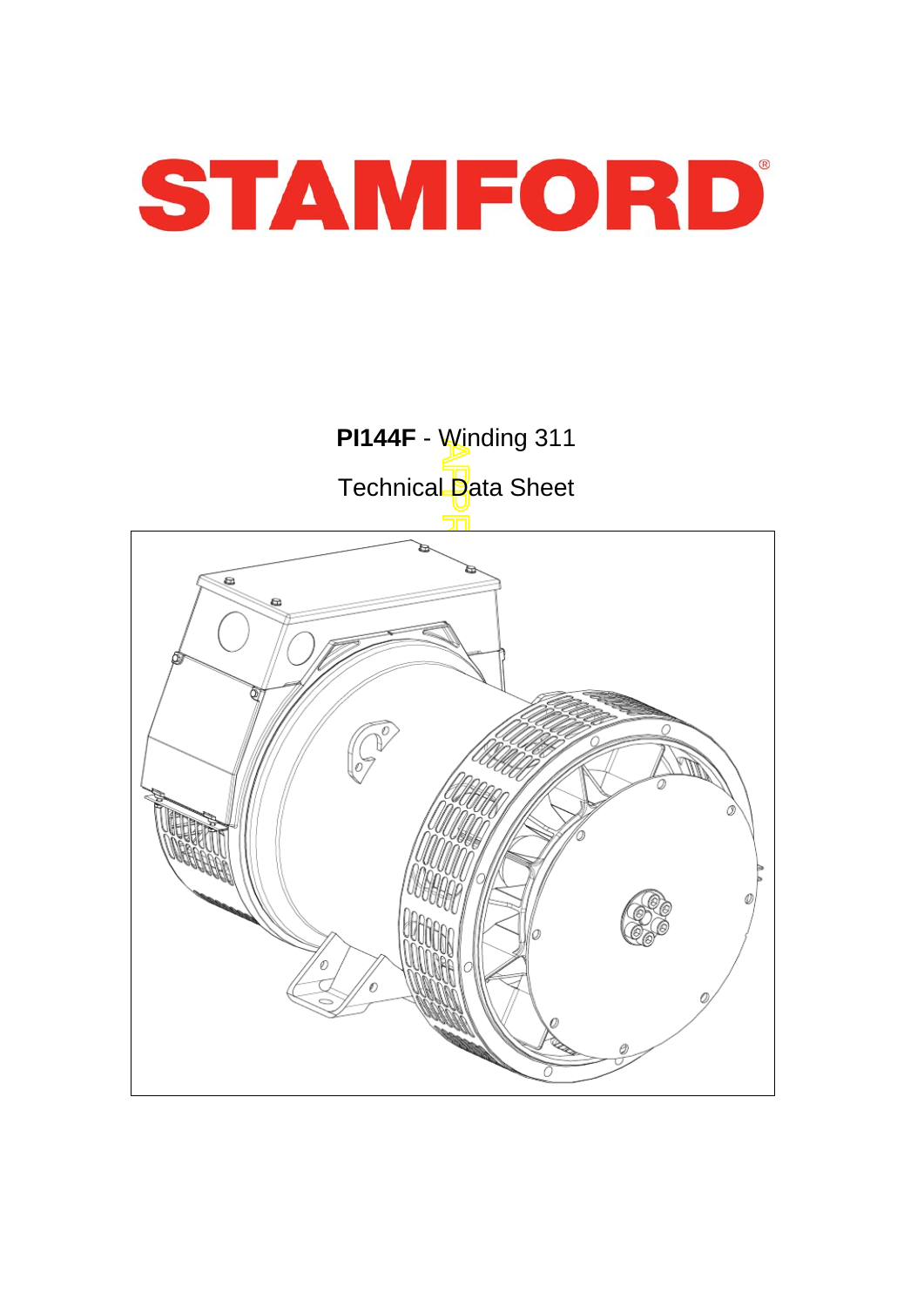

## **SPECIFICATIONS & OPTIONS**

### **STANDARDS**

Stamford industrial generators meet the requirements o f BS EN 60034 and the relevant section of other international standards such as BS5000, VDE 0530, NEMA MG1-32, IEC34, CSA C22.2-100, AS1359.

Other standards and certifications can be considered on request.

### **VOLTAGE REGULATOR**

#### **AS480 AVR fitted as STANDARD**

With this self-excited system the main stator provides power via the AVR to the exciter stator. The high efficiency semi-conductors of the AVR ensure positive build-up from initial low levels of residual voltage.

The exciter rotor output is fed to the main rotor through a three-phase full-wave bridge rectifier. The rectifier is protected by a surge suppressor against surges caused, for example, by short circuit or out-of-phase paralleling. The AS480 will support limited accessories, RFI suppession remote voltage trimmer and for the P1 range only a 'droop' Current Transformer (CT) to permit parallel operation with other ac generators.

The AVR is can be fitted to either side of the generator in its own housing in the non-drive end bracket.

### **Excitation Boost System (EBS) (OPTIONAL)**

The EBS is a single, self-contained unit, attached to the non-drive end of the generator.

The EBS unit consists of the Excitation Boost Controller (EBC) and an Excitation Boost Generator (EBG). Unde r fault conditions, or when the generator is subjected to a large impact load such as a motor starting, the generator voltage will drop. The EBC senses the drop in voltage and engages the output power of the EBG. This additional power feeds the generator's excitation system, supporting the load until breaker discrimination can remove the fault or enable the generator to pick up a motor and drive the voltage recovery.

### **WINDINGS & ELECTRICAL PERFORMANCE**

All generator stators are wound to 2/3 pitch. This eliminates triplen (3rd, 9th, 15th …) harmonics on the voltage waveform and is found to be the optimum design for trouble-free supply of non-linear loads. The 2/3 pitch design avoids excessive neutral currents sometimes seen with higher winding pitches, when in parallel with the mains. A fully connected damper winding reduces oscillations during paralleling. This winding, with the 2/3 pitch and carefully selected pole and tooth designs, ensures very low waveform distortion.

#### **TERMINALS & TERMINAL BOX**

Standard generators are 3-phase reconnectable with 12 ends brought out to the terminals, which are mounted at the non-drive end of the generator. Dedicated single phase generators are also available. A sheet steel terminal box contains provides ample space for the customers' wiring and gland arrangements. Alternative terminal boxes are available for customers who want to fit additional components in the terminal box.

### **SHAFT & KEYS**

All generator rotors are dynamically balanced to better than BS6861:Part 1 Grade 2.5 for minimum vibration in operation. Two bearing generators are balanced with a half key.

#### **INSULATION / IMPREGNATION**

The insulation system is class 'H'.

All wound components are impregnated with materials and processes designed specifically to provide the high build required for static windings and the high mechanical strength required for rotating components.

### **QUALITY ASSURANCE**

Generators are manufactured using production procedures having a quality assurance level to BS EN ISO 9001.

APPROVED DOCUMENT The stated voltage regulation may not be maintained in the presence of certain radio transmitted signals. Any change in performance will fall within the limits of Criteria 'B' of EN 61000-6-2:2001. At no time will the steady-state voltage regulation exceed 2%.

### **DE RATES**

All values tabulated on page 9 are subject to the following **r**eductions

5% when air inlet filters are fitted.

3% for every 500 metres by which the operating altitude exceeds 1000 metres above mean sea level.

3% for every 5°C by which the operational ambient temperature exceeds 40°C.

 Note: Requirement for operating in an ambient exceeding 60°C must be referred to the factory.

#### 5% For reverse rotation

(Standard rotation CW when viewed from DE)

*NB Continuous development of our products entitles us to change specification details without notice, therefore they must not be regarded as binding.* 

*Front cover drawing typical of product range.*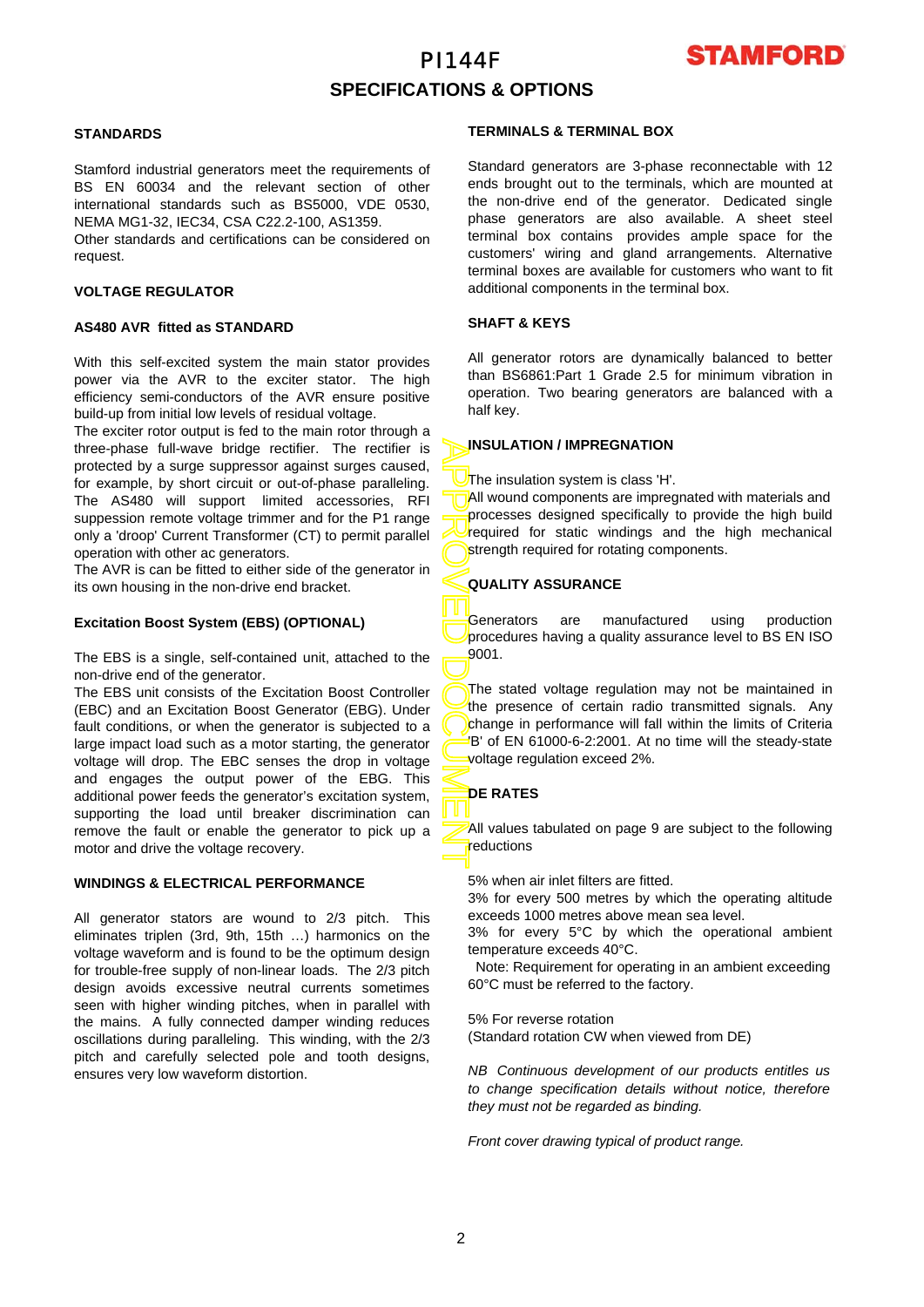

## **WINDING 311**

| <b>CONTROL SYSTEM</b>                                 | STANDARD AS480 AVR (SELF EXCITED)                            |                                                       |                                       |                   |                                                 |          |                                                                                      |         |  |  |  |  |
|-------------------------------------------------------|--------------------------------------------------------------|-------------------------------------------------------|---------------------------------------|-------------------|-------------------------------------------------|----------|--------------------------------------------------------------------------------------|---------|--|--|--|--|
| <b>VOLTAGE REGULATION</b>                             | ± 1.0%                                                       |                                                       |                                       |                   |                                                 |          |                                                                                      |         |  |  |  |  |
| <b>SUSTAINED SHORT CIRCUIT</b>                        | SELF EXCITED MACHINES DO NOT SUSTAIN A SHORT CIRCUIT CURRENT |                                                       |                                       |                   |                                                 |          |                                                                                      |         |  |  |  |  |
| <b>CONTROL SYSTEM</b>                                 |                                                              | AS480 AVR WITH OPTIONAL EXCITATION BOOST SYSTEM (EBS) |                                       |                   |                                                 |          |                                                                                      |         |  |  |  |  |
| <b>SUSTAINED SHORT CIRCUIT</b>                        |                                                              |                                                       |                                       |                   | REFER TO SHORT CIRCUIT DECREMENT CURVE (page 8) |          |                                                                                      |         |  |  |  |  |
| <b>STATOR WINDING</b>                                 | DOUBLE LAYER CONCENTRIC                                      |                                                       |                                       |                   |                                                 |          |                                                                                      |         |  |  |  |  |
| <b>WINDING PITCH</b>                                  | <b>TWO THIRDS</b>                                            |                                                       |                                       |                   |                                                 |          |                                                                                      |         |  |  |  |  |
| <b>WINDING LEADS</b>                                  | 12                                                           |                                                       |                                       |                   |                                                 |          |                                                                                      |         |  |  |  |  |
| STATOR WDG, RESISTANCE                                | 0.265 Ohms PER PHASE AT 22°C SERIES STAR CONNECTED           |                                                       |                                       |                   |                                                 |          |                                                                                      |         |  |  |  |  |
| ROTOR WDG. RESISTANCE                                 | 0.708 Ohms at 22°C                                           |                                                       |                                       |                   |                                                 |          |                                                                                      |         |  |  |  |  |
| <b>EXCITER STATOR RESISTANCE</b>                      | 20.3 Ohms at 22°C                                            |                                                       |                                       |                   |                                                 |          |                                                                                      |         |  |  |  |  |
| <b>EXCITER ROTOR RESISTANCE</b>                       |                                                              |                                                       |                                       |                   | 0.201 Ohms PER PHASE AT 22°C                    |          |                                                                                      |         |  |  |  |  |
| <b>EBS STATOR RESISTANCE</b>                          |                                                              |                                                       |                                       | 12.9 Ohms at 22°C |                                                 |          |                                                                                      |         |  |  |  |  |
| R.F.I. SUPPRESSION                                    |                                                              |                                                       |                                       |                   |                                                 |          | BS EN 61000-6-2 & BS EN 61000-6-4, VDE 0875G, VDE 0875N. refer to factory for others |         |  |  |  |  |
| <b>WAVEFORM DISTORTION</b>                            |                                                              |                                                       |                                       |                   |                                                 |          | NO LOAD < $1.5\%$ NON-DISTORTING BALANCED LINEAR LOAD < $5.0\%$                      |         |  |  |  |  |
| <b>MAXIMUM OVERSPEED</b>                              |                                                              |                                                       |                                       |                   | 2250 Rev/Min                                    |          |                                                                                      |         |  |  |  |  |
| <b>BEARING DRIVE END</b>                              |                                                              |                                                       | BALL. 6309 - 2RS. (ISO)               |                   |                                                 |          |                                                                                      |         |  |  |  |  |
| <b>BEARING NON-DRIVE END</b>                          |                                                              |                                                       |                                       |                   | BALL. 6306 - 2RS. (ISO)                         |          |                                                                                      |         |  |  |  |  |
|                                                       |                                                              |                                                       | 1 BEARING                             |                   |                                                 |          | 2 BEARING                                                                            |         |  |  |  |  |
|                                                       |                                                              | WITH EBS                                              | <b>WITHOUT EBS</b>                    |                   | WITH EBS<br>WITHOUT EBS                         |          |                                                                                      |         |  |  |  |  |
| <b>WEIGHT COMP. GENERATOR</b>                         | 143.5 kg                                                     |                                                       | 141.8 kg                              |                   | 146.5 kg                                        | 144.8 kg |                                                                                      |         |  |  |  |  |
| <b>WEIGHT WOUND STATOR</b>                            |                                                              | 58 kg                                                 |                                       | 58 kg             | 58 kg                                           | 58 kg    |                                                                                      |         |  |  |  |  |
| <b>WEIGHT WOUND ROTOR</b>                             | 50.45 kg                                                     |                                                       | 48.75 kg                              |                   | 51.45 kg<br>49.75 kg                            |          |                                                                                      |         |  |  |  |  |
| WR <sup>2</sup> INERTIA                               | 0.1903 $kgm2$                                                |                                                       | $0.1886$ kgm <sup>2</sup>             |                   | 0.1904 $kgm^2$<br>0.1887 $kgm2$                 |          |                                                                                      |         |  |  |  |  |
| SHIPPING WEIGHTS in a crate                           | 161 kg                                                       |                                                       | 159.3 kg                              |                   | 170 kg<br>168.3 kg                              |          |                                                                                      |         |  |  |  |  |
| PACKING CRATE SIZE                                    |                                                              |                                                       | $85 \times 51 \times 67$ (cm)         |                   |                                                 |          | 85 x 51 x 67 (cm)                                                                    |         |  |  |  |  |
|                                                       |                                                              |                                                       | $50$ $Hz$ –                           |                   |                                                 | 60 Hz    |                                                                                      |         |  |  |  |  |
| <b>TELEPHONE INTERFERENCE</b>                         |                                                              |                                                       | THF $< 2\%$                           |                   | TIF <sub>50</sub>                               |          |                                                                                      |         |  |  |  |  |
| <b>COOLING AIR</b>                                    |                                                              |                                                       | $0.100$ m <sup>3</sup> /sec $21$ 2cfm |                   | 0.122 m <sup>3</sup> /sec 251 cfm               |          |                                                                                      |         |  |  |  |  |
| <b>VOLTAGE SERIES STAR</b>                            | 380/220                                                      | 400/231                                               | $-415/240$                            | 440/254           | 416/240                                         | 440/254  | 460/266                                                                              | 480/277 |  |  |  |  |
| <b>VOLTAGE PARALLEL STAR</b>                          | 190/110                                                      | 200/115                                               | 208/120                               | 220/127           | 208/120                                         | 220/127  | 230/133                                                                              | 240/138 |  |  |  |  |
| <b>VOLTAGE SERIES DELTA</b>                           | 220/110                                                      | 230/115                                               | 240/120                               | 254/127           | 240/120                                         | 254/127  | 266/133                                                                              | 277/138 |  |  |  |  |
| <b>KVA BASE RATING FOR REACTANCE</b><br><b>VALUES</b> | 27.5                                                         | 27.5                                                  | 27.5                                  | 26.1              | 30.3                                            | 32.3     | 33.3                                                                                 | 34.4    |  |  |  |  |
| Xd DIR. AXIS SYNCHRONOUS                              | 1.83                                                         | 1.65                                                  | 1.53                                  | 1.29              | 2.18                                            | 2.08     | 1.96                                                                                 | 1.86    |  |  |  |  |
| X'd DIR. AXIS TRANSIENT                               | 0.17                                                         | 0.15                                                  | 0.14                                  | 0.12              | 0.20                                            | 0.19     | 0.18                                                                                 | 0.17    |  |  |  |  |
| X"d DIR. AXIS SUBTRANSIENT                            | 0.12                                                         | 0.11                                                  | 0.10                                  | 0.09              | 0.15                                            | 0.14     | 0.13                                                                                 | 0.13    |  |  |  |  |
| Xq QUAD. AXIS REACTANCE                               | 0.88                                                         | 0.79                                                  | 0.73                                  | 0.62              | 1.04                                            | 0.99     | 0.93                                                                                 | 0.89    |  |  |  |  |
| X"q QUAD. AXIS SUBTRANSIENT                           | 0.19                                                         | 0.17                                                  | 0.16                                  | 0.13              | 0.23                                            | 0.22     | 0.21                                                                                 | 0.20    |  |  |  |  |
| XL LEAKAGE REACTANCE                                  | 0.07                                                         | 0.06                                                  | 0.06                                  | 0.05              | 0.08                                            | 0.08     | 0.07                                                                                 | 0.07    |  |  |  |  |
| X <sub>2</sub> NEGATIVE SEQUENCE                      | 0.16                                                         | 0.14                                                  | 0.13                                  | 0.11              | 0.19                                            | 0.18     | 0.17                                                                                 | 0.16    |  |  |  |  |
| X <sub>0</sub> ZERO SEQUENCE                          | 0.08                                                         | 0.07                                                  | 0.07                                  | 0.05              | 0.09                                            | 0.09     | 0.08                                                                                 | 0.08    |  |  |  |  |
| REACTANCES ARE SATURATED<br>T'd TRANSIENT TIME CONST. |                                                              |                                                       |                                       |                   | $0.021$ s                                       |          | VALUES ARE PER UNIT AT RATING AND VOLTAGE INDICATED                                  |         |  |  |  |  |
| T"d SUB-TRANSTIME CONST.                              |                                                              |                                                       |                                       |                   | 0.005 s                                         |          |                                                                                      |         |  |  |  |  |
| T'do O.C. FIELD TIME CONST.                           |                                                              |                                                       |                                       |                   | 0.48 s                                          |          |                                                                                      |         |  |  |  |  |
| Ta ARMATURE TIME CONST.                               |                                                              | 0.007 s                                               |                                       |                   |                                                 |          |                                                                                      |         |  |  |  |  |
| <b>SHORT CIRCUIT RATIO</b>                            | 1/Xd                                                         |                                                       |                                       |                   |                                                 |          |                                                                                      |         |  |  |  |  |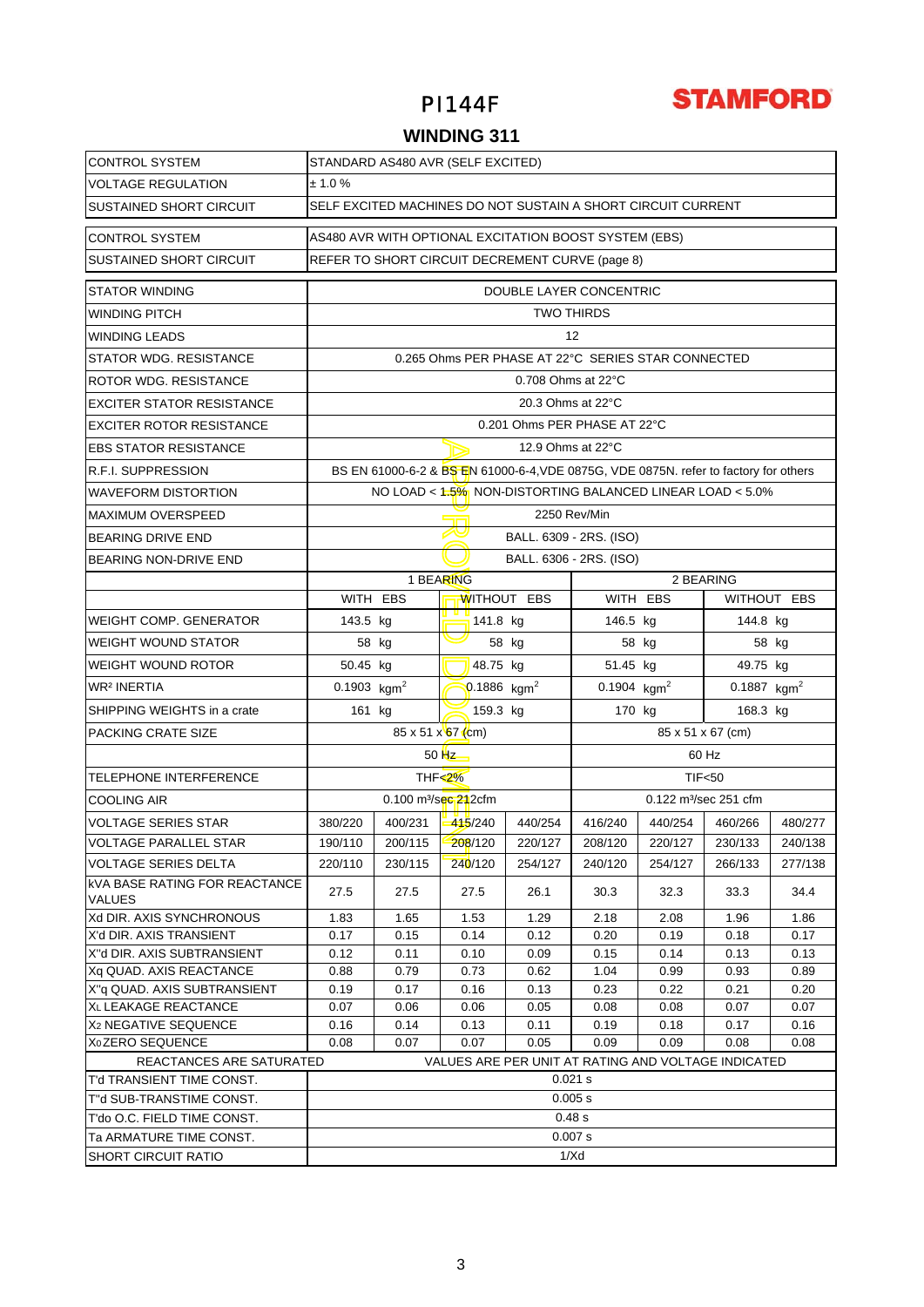

PI144F



**Winding 311**

## **THREE PHASE EFFICIENCY CURVES**







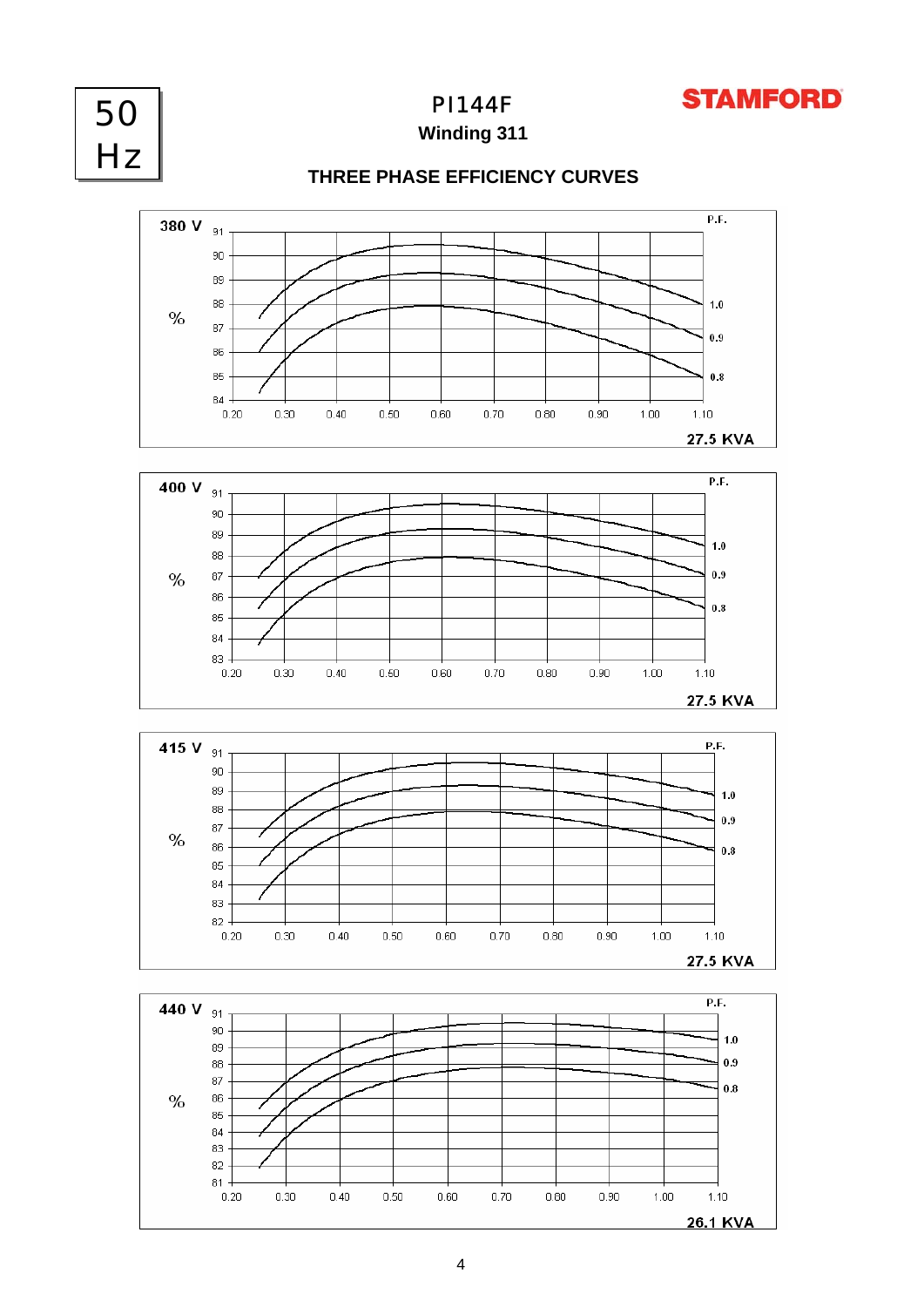



PI144F

**Winding 311**

## **THREE PHASE EFFICIENCY CURVES**







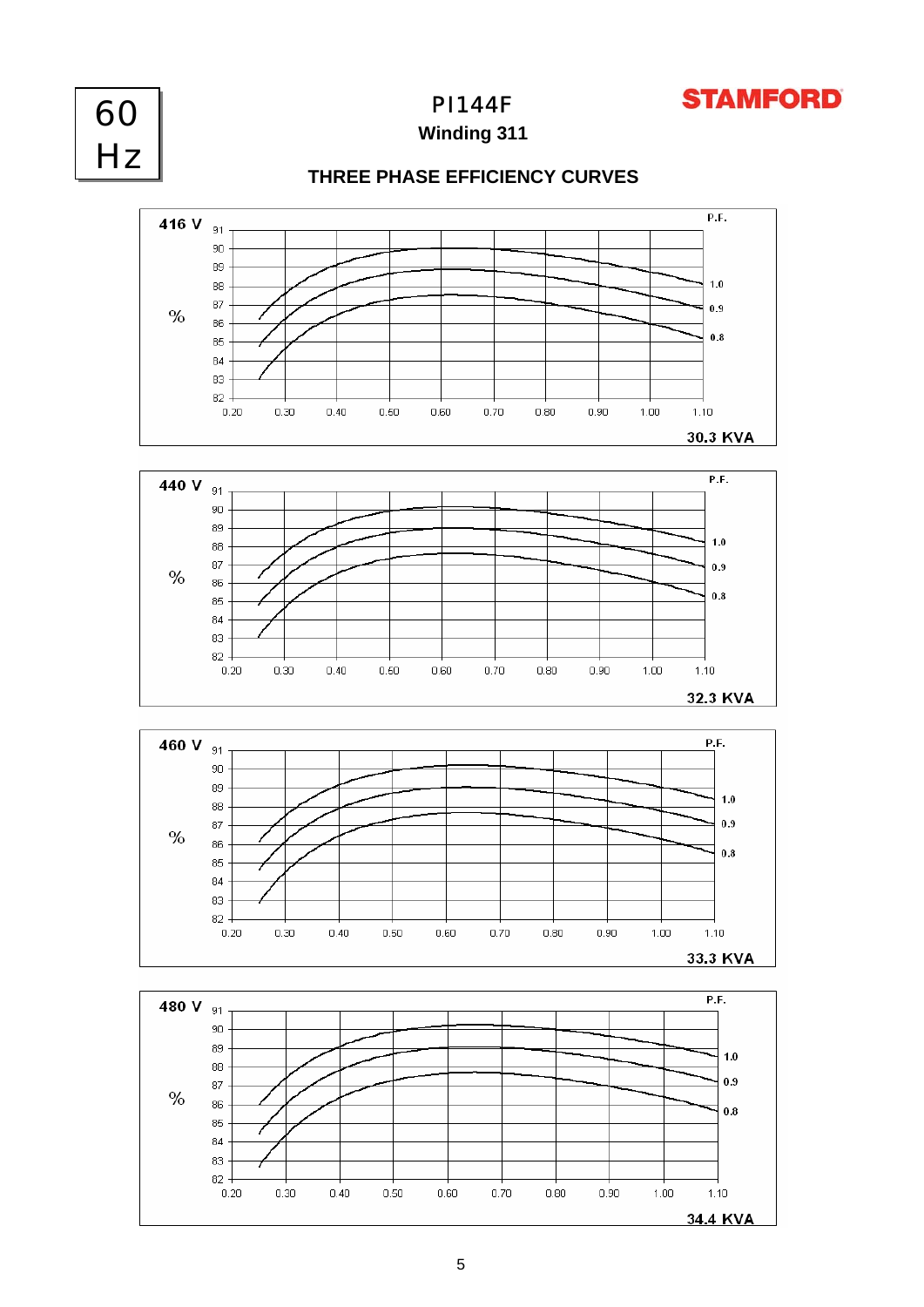

**Winding 311 Locked Rotor Motor Starting Curves AS480 AVR Without EBS**

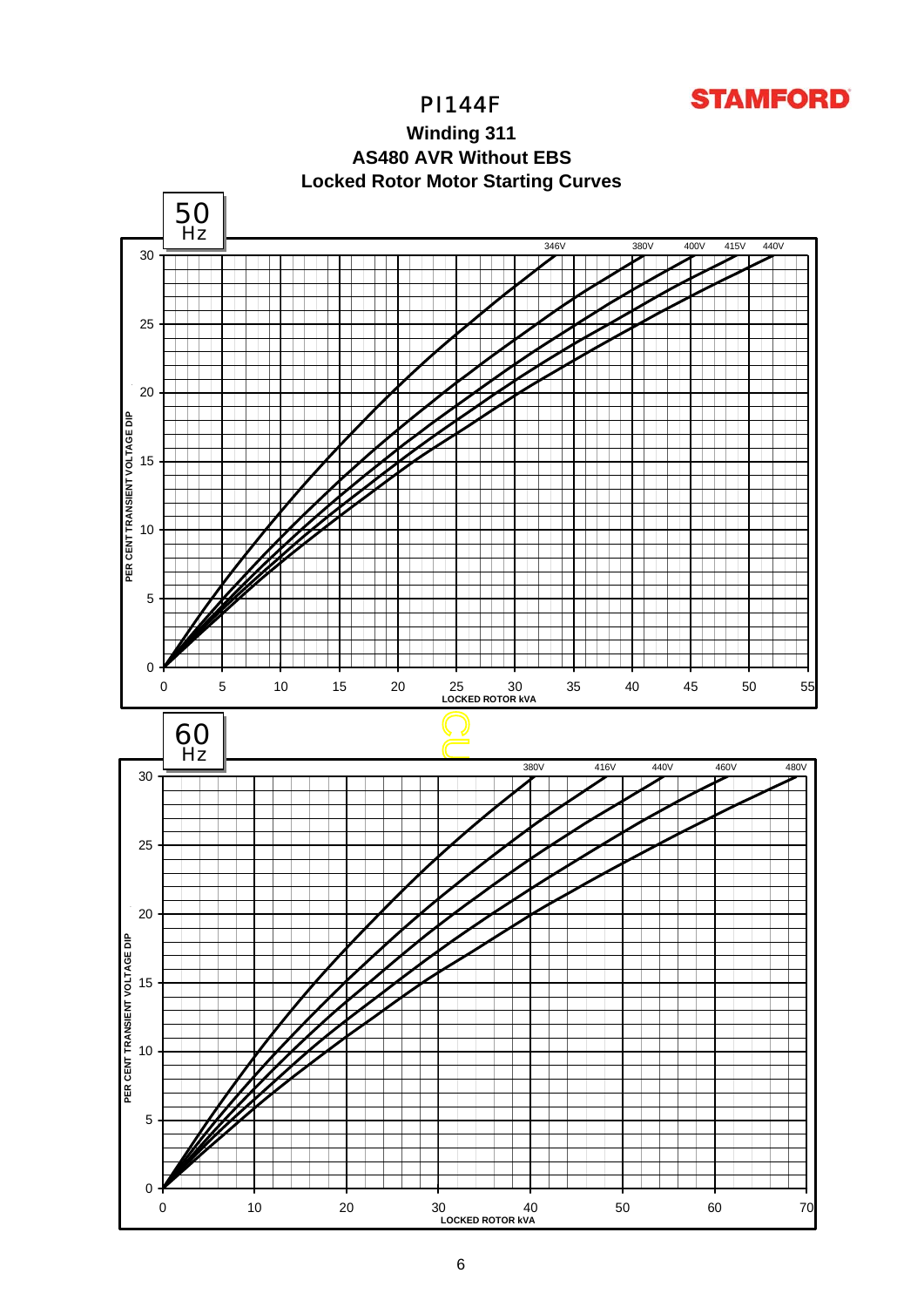

**Winding 311 Locked Rotor Motor Starting Curves AS480 AVR With EBS fitted**

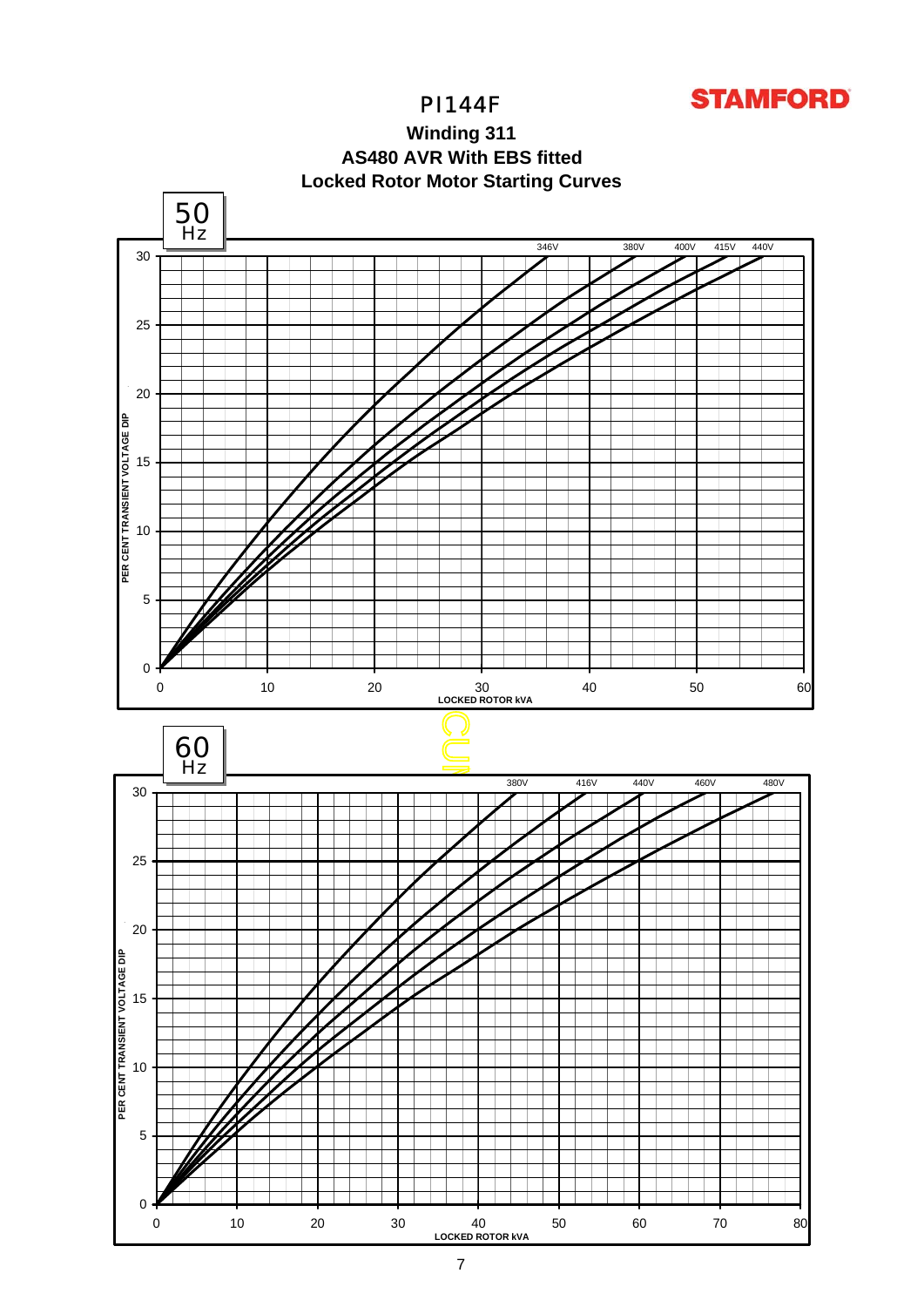**Three-phase Short Circuit Decrement Curve. No-load Excitation at Rated Speed Based on star (wye) connection. WITH EBS FITTED**



Sustained Short Circuit = 168 Amps

### **Note 1**

The following multiplication factors should be used to adjust the values from curve between time 0.001 seconds and the minimum current point in respect of nominal operating voltage :

|                                                      | 50Hz              | 60Hz             |                   |  |  |  |  |  |
|------------------------------------------------------|-------------------|------------------|-------------------|--|--|--|--|--|
| Voltage                                              | Factor            | Voltage          | Factor            |  |  |  |  |  |
| 380 <sub>v</sub>                                     | $X$ 1.00          | 416 <sub>v</sub> | $X$ 1.00          |  |  |  |  |  |
| 400 <sub>v</sub>                                     | $X$ 1.05          | 440 <sub>v</sub> | $X$ 1.06          |  |  |  |  |  |
| 415 <sub>v</sub>                                     | X 1.09            | 460 <sub>v</sub> | $X$ 1.10          |  |  |  |  |  |
| 440 <sub>v</sub>                                     | X <sub>1.16</sub> | 480 <sub>v</sub> | X <sub>1.15</sub> |  |  |  |  |  |
| The sustained current value is constant irrespective |                   |                  |                   |  |  |  |  |  |

ent value is constant irrespe of voltage level

### **Note 2**

The following multiplication factor should be used to convert the values calculated in accordance with NOTE 1 to those applicable to the various types of short circuit :

| 60Hz |        |                         | 3-phase   | 2-phase L-L   | 1-phase L-N |
|------|--------|-------------------------|-----------|---------------|-------------|
| ge   | Factor | Instantaneous           | $x$ 1.00  | $\times 0.87$ | $x$ 1.30    |
| v    | 1.00   | Minimum                 | $x$ 1.00  | x 1.80        | x3.20       |
|      | 1.06   | Sustained               | $x$ 1.00  | x 1.50        | x 2.50      |
|      | K 1.10 | Max. sustained duration | $10$ sec. | 5 sec.        | 2 sec.      |

All other times are unchanged

**Note 3** Curves are drawn for Star (Wye) connected machines. For other connection the following multipliers should be applied to current values as shown :

Parallel Star = Curve current value X 2

Series Delta = Curve current value X 1.732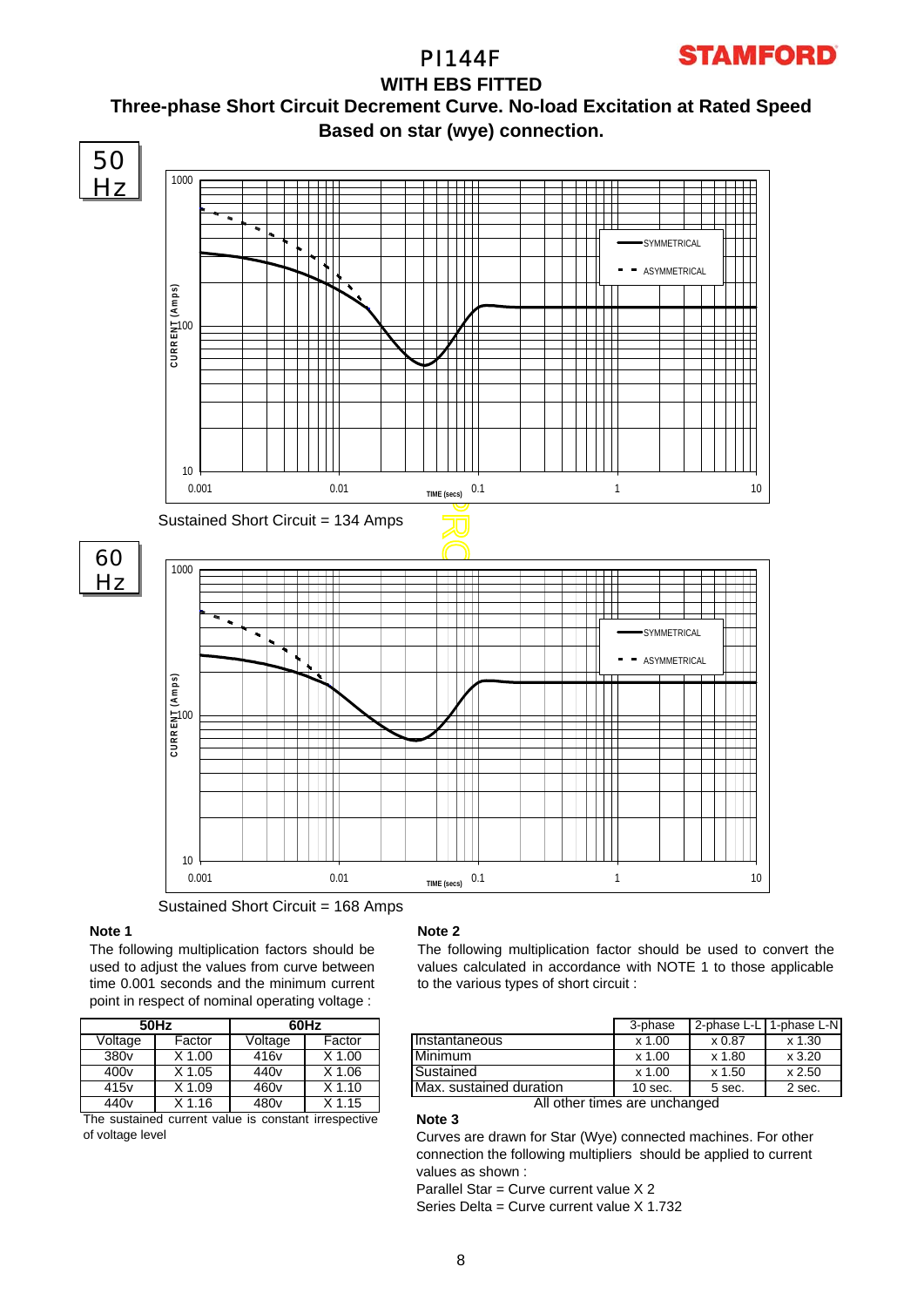# **STAMFORD**

# PI144F

**Winding 311 / 0.8 Power Factor**

### **RATINGS**

|                                                                            | Class - Temp Rise | Cont. F - 105/40°C |        |      |      |      | Cont. H - 125/40°C |      |      |      | Standby - 150/40°C |       | Standby - 163/27°C |      |      |      |                  |
|----------------------------------------------------------------------------|-------------------|--------------------|--------|------|------|------|--------------------|------|------|------|--------------------|-------|--------------------|------|------|------|------------------|
| 50                                                                         | Series Star (V)   | 380                | 400    | 415  | 440  | 380  | 400                | 415  | 440  | 380  | 400                | 415   | 440                | 380  | 400  | 415  | 440              |
|                                                                            | Parallel Star (V) | 190                | 200    | 208  | 220  | 190  | 200                | 208  | 220  | 190  | 200                | 208   | 220                | 190  | 200  | 208  | 220              |
| Hz                                                                         | Series Delta (V)  | 220                | 230    | 240  | 254  | 220  | 230                | 240  | 254  | 220  | 230                | 240   | 254                | 220  | 230  | 240  | 254              |
|                                                                            | kVA               | 25.0               | 25.0   | 25.0 | 23.8 | 27.5 | 27.5               | 27.5 | 26.1 | 29.6 | 29.6               | 29.6  | 28.1               | 30.3 | 30.3 | 30.3 | 28.7             |
|                                                                            | kW                | 20.0               | 20.0   | 20.0 | 19.0 | 22.0 | 22.0               | 22.0 | 20.9 | 23.7 | 23.7               | 23.7  | 22.5               | 24.2 | 24.2 | 24.2 | 23.0             |
|                                                                            | Efficiency (%)    | 86.6               | 86.9   | 87.0 | 87.3 | 86.0 | 86.3               | 86.5 | 87.0 | 85.3 | 85.8               | 86.0  | 86.6               | 85.1 | 85.6 | 85.8 | 86.5             |
|                                                                            | kW Input          | 23.1               | 23.0   | 23.0 | 21.8 | 25.6 | 25.5               | 25.4 | 24.0 | 27.8 | 27.6               | 27.6  | 26.0               | 28.4 | 28.3 | 28.2 | 26.6             |
|                                                                            |                   |                    |        |      |      |      |                    |      |      |      |                    |       |                    |      |      |      |                  |
| 60                                                                         | Series Star (V)   | 416                | 440    | 460  | 480  | 416  | 440                | 460  | 480  | 416  | 440                | 460   | 480                | 416  | 440  | 460  | 480              |
| Hz                                                                         | Parallel Star (V) | 208                | 220    | 230  | 240  | 208  | 220                | 230  | 240  | 208  | 220                | 230   | 240                | 208  | 220  | 230  | 240              |
|                                                                            | Delta (V)         | 240                | 254    | 266  | 277  | 240  | 254                | 266  | 277  | 240  | 254                | 266   | 277                | 240  | 254  | 266  | 277              |
|                                                                            | kVA               | 27.5               | 29.4   | 30.3 | 31.3 | 30.3 | 32 <sub>1</sub> 3  | 33.3 | 34.4 | 32.6 | 34.8               | 35.9  | 37.0               | 33.3 | 35.5 | 36.7 | 37.8             |
|                                                                            | kW                | 22.0               | 23.5   | 24.2 | 25.0 | 24.2 | 25.8               | 26.6 | 27.5 | 26.1 | 27.8               | 28.7  | 29.6               | 26.6 | 28.4 | 29.4 | 30.2             |
|                                                                            | Efficiency (%)    | 86.9               | 87.0   | 87.1 | 87.1 | 86.4 | 86.4               | 86.6 | 86.6 | 85.9 | 85.9               | 86.0  | 86.1               | 85.7 | 85.7 | 85.9 | 85.9             |
|                                                                            | kW Input          | 25.3               | 27.0   | 27.8 | 28.7 | 28.0 | 29.9               | 30.7 | 31.8 | 30.4 | 32.4               | 33.4  | 34.4               | 31.0 | 33.1 | 34.2 | 35.2             |
| <b>DIMENSIONS</b>                                                          |                   |                    |        |      |      |      |                    |      |      |      |                    |       |                    |      |      |      |                  |
|                                                                            |                   |                    |        |      |      |      |                    |      |      |      |                    |       |                    |      |      |      |                  |
| 676 (MAX) WHEN<br>581 (MAX) WHEN<br>FITTED WITH 'EBS'<br>FITTED WITH 'EBS' |                   |                    |        |      |      |      |                    |      |      |      |                    |       |                    |      |      |      |                  |
| — 594 (MAX) OVERALL —<br>499 (MAX) OVERALL                                 |                   |                    |        |      |      |      |                    |      |      |      |                    |       |                    |      |      |      |                  |
| $-$ 455 to t/box Lid $\longrightarrow$<br>$36 -$<br>359.5                  |                   |                    |        |      |      |      |                    |      |      |      |                    |       |                    |      |      |      |                  |
| 65 -                                                                       |                   |                    |        |      |      |      |                    |      |      |      |                    |       |                    |      |      |      |                  |
|                                                                            |                   |                    |        |      |      |      |                    |      |      |      |                    |       |                    |      |      |      |                  |
|                                                                            |                   |                    | 999999 |      |      |      |                    |      | 220  |      | nannnar            | loooo |                    |      |      |      | $ \alpha$ 42,018 |

# **DIMENSIONS**